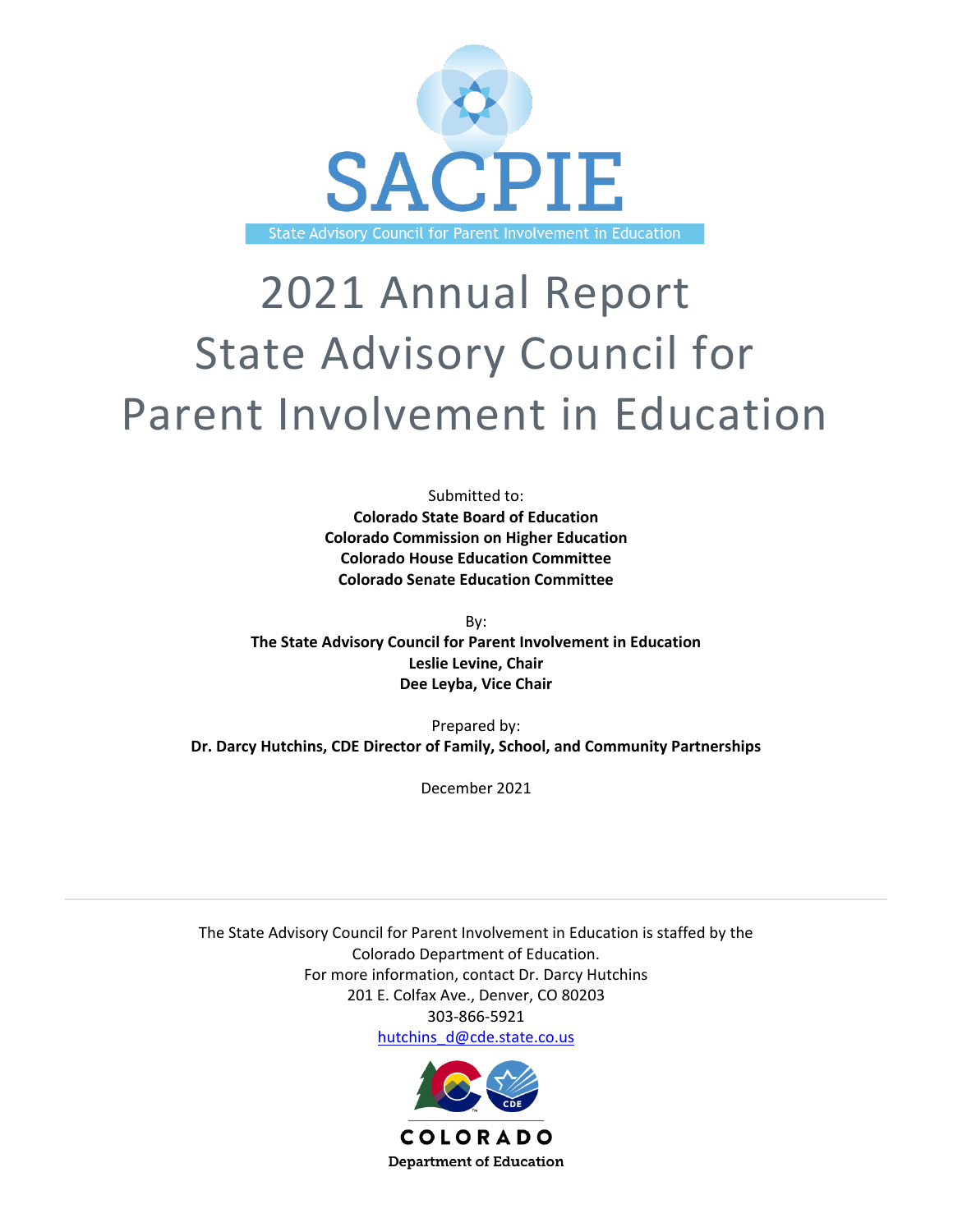

## Table of Contents

| <b>SACPIE Structure and Membership</b>                                                                    | 3        |
|-----------------------------------------------------------------------------------------------------------|----------|
| <b>SACPIE Advisory Duties</b>                                                                             | 4        |
| <b>Next Steps</b>                                                                                         | 9        |
| Appendices                                                                                                | 11       |
| Appendix A: SACPIE Membership List<br>$\bullet$<br>Appendix B: SACPIE Membership Application<br>$\bullet$ | 11<br>14 |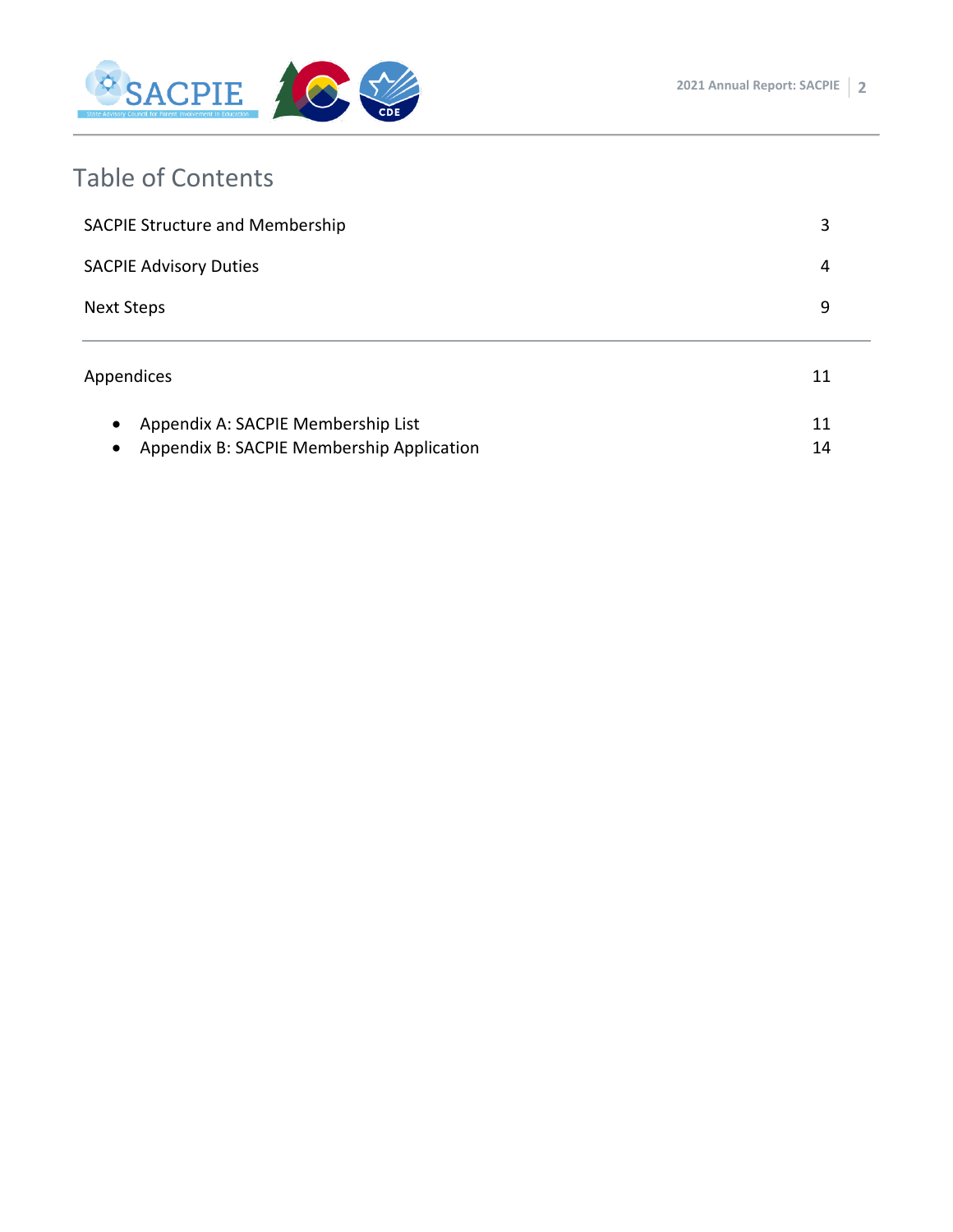

The State Advisory Council for Parent Involvement in Education (SACPIE) is a legislated body of diverse stakeholders charged to advise state organizations and school districts on issues related to increasing parent involvement**<sup>1</sup>** in education. The premise is that by promoting family-school partnerships, the quality of public education will improve and the level of students' academic performance throughout the state will increase (C.R.S. § 22-7-301 and C.R.S. § 22-7-304). This responsibility specifically includes involving families in programs to increase high school and college graduation rates, decrease drop-out rates, and close the achievement and growth gaps between learner groups in the state. A listing of the current SACPIE membership and the groups they represent can be viewed in [Appendix A.](#page-15-0)

Pursuant to Senate Bill 13-193, the purpose of this report is to outline SACPIE's progress in promoting family-school partnerships in the state and in fulfilling the duties specified in C.R.S. § [22-7-304 from SB 09-090 and SB 13-193](http://www.cde.state.co.us/sacpie/about_advisoryduties). This report includes a description of SACPIE's structure and membership, a list of advisory duties,<sup>2</sup> SACPIE's progress in fulfilling those duties, and next steps.

#### **SACPIE Structure and Membership**

The 24-member council, along with Colorado Department of Education (CDE) support staff, meet quarterly. In 2021, all four meetings were shortened and held remotely due to the COVID-19 pandemic. Shortening the meetings from six hours to 2.5 virtual hours required prioritizing discussion topics and presentations. Each meeting still had a time dedicated to organization presentations and member resource sharing, which support the council's primary legislated responsibility to learn and share about best practices of family partnerships.

In 2021, SACPIE continued to complete subcommittee work through an ad hoc format based on topic, need, and interest. This year, SACPIE members formed ad hoc subcommittees to discuss improving communication with the field and to draft a statement for Family and School Partnership in Education Month.

The Council also still had an Executive Committee, comprised of the SACPIE Chair, Vice-Chair, and the CDE Family Partnership Director. The purpose of the Executive Committee is to:

- Plan SACPIE meetings;
- Lead SACPIE meetings;
- Recruit and interview new members; and
- Check-in with current members.

In 2021, the SACPIE Executive Committee filled six vacancies. A copy of the SACPIE parent member application can be viewed in Appendix B. This basic application is adapted for other representatives when vacancies for other membership roles arise on the council.

 $<sup>1</sup>$  In an effort to align state and national language, based on current research, this report uses the word</sup> "family" as opposed to "parent" and "engagement" or "partnering" instead of "involvement." This is done purposefully to be more inclusive and suggest a higher level of collaboration beyond involvement. <sup>2</sup> C.R.S. § 22-7-304 outlines 15 recommendations for advisory duties and technical assistance for SACPIE to conduct in Colorado. This report includes the recommendations that SACPIE is currently implementing.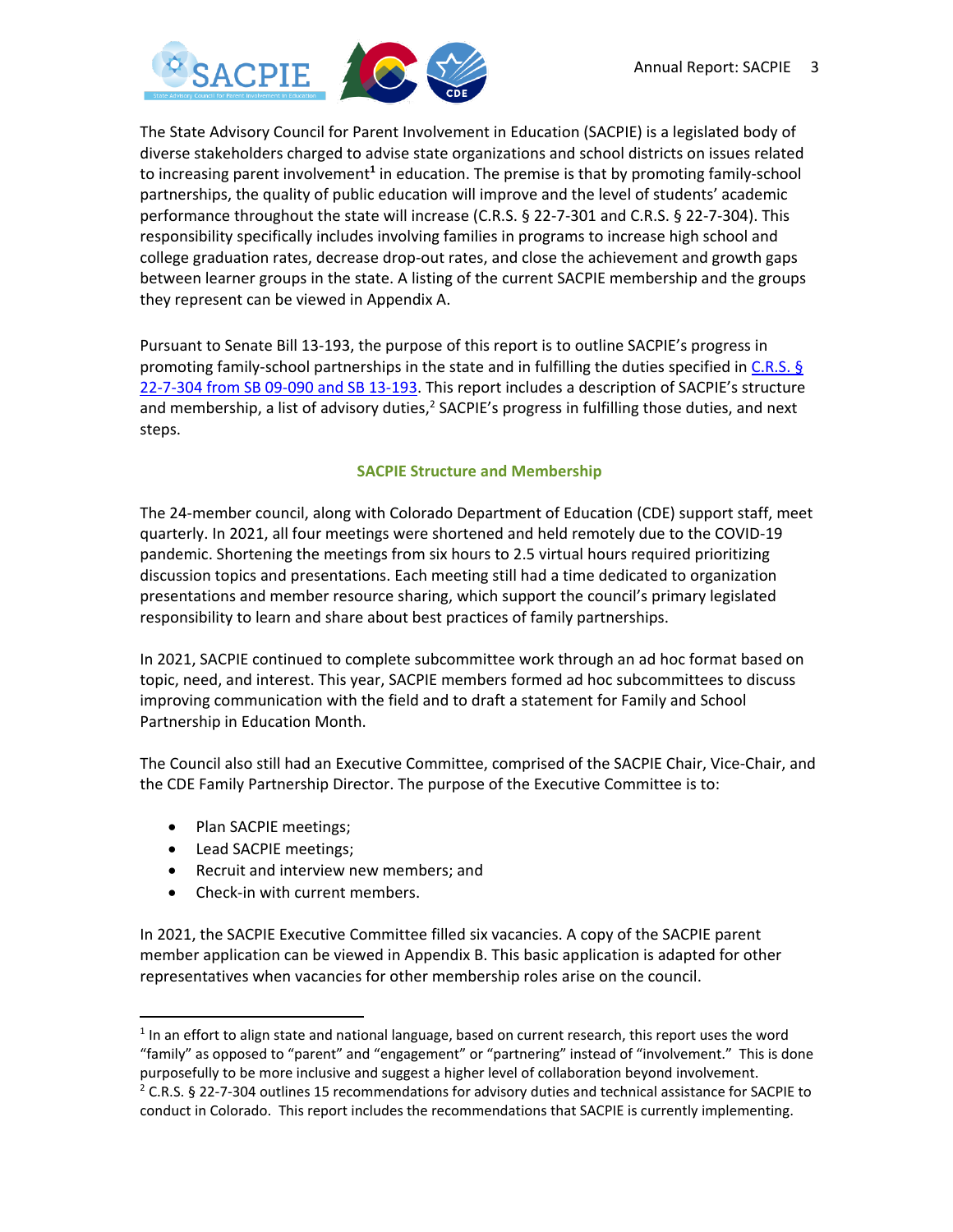

For the first time in SACPIE's history, due to interest from both the State Board of Education (SBE) and members of SACPIE, the Council now has a liaison from the SBE. Dr. Lisa Escárcega serves in this capacity. Dr. Escárcega attends every council meeting, shares SBE updates, and answers questions from Council members.

SACPIE's operating procedures state that each year, the council will select a Chair and Vice Chair. In November 2021, SACPIE members elected Yoni Dobie-Geffen, a nonprofit representative representing traditionally underserved populations, to be the Chair and Angie Frank, a parent representative from Congressional District 6, to be the Vice Chair. This term begins in January of 2022.

#### **SACPIE Advisory Duties**

**Advisory Duty:** Creating and implementing programs to effectively involve parents in improving their children's education and levels of academic achievement. To identify these best practices and strategies, the council shall review the programs implemented in other states and the results of state and national research conducted in this area (C.R.S. § 22-7-304(1)(a)).

SACPIE is driven by research and data. To that end, the council aligns its work with the [National](http://www.cde.state.co.us/sites/default/files/SACPIE_NationalStandardsGoalsIndicators_Family-SchoolPartnerships.pdf)  [Standards for Family-School Partnerships](http://www.cde.state.co.us/sites/default/files/SACPIE_NationalStandardsGoalsIndicators_Family-SchoolPartnerships.pdf) (PTA, 2008) and references those standards in its resources and presentations. SACPIE also aligns its work with the [Dual Capacity-Building](https://www.dualcapacity.org/) [Framework,](https://www.dualcapacity.org/) a document published by the U.S. Department of Education in April 2014 and updated by Dr. Karen Mapp in July 2019.

SACPIE has identified resources for practitioners from nationally recognized organizations, including:

- [The Center on School, Family, and Community Partnerships at Johns Hopkins University;](http://www.partnershipschools.org/)
- [The Global Family Research Project;](https://globalfrp.org/)
- [The National Association of Family, School, and Community Engagement;](https://nafsce.org/) and
- [The Flamboyan Foundation.](http://flamboyanfoundation.org/)

In 2021, SACPIE worked with CDE to expand the collection of [Promising Partnership Practices](https://www.cde.state.co.us/uip/promising-partnership-practices-book-2021) from schools, districts, early childhood programs, and Institutes of Higher Education across Colorado. About 40 sites submitted a practice for the seventh annual publication. Each practice is aligned with the National Standards for Family-School Partnerships and Colorado's Four Essential [Elements.](https://www.cde.state.co.us/uip/fscp_framework_pdf_011020)

To continually stay informed about new research findings and effective partnering programs, a SACPIE representative participates with CDE staff in a monthly national call with other state representatives, facilitated by the American Institutes for Research (AIR). In 2021, the CDE Director of Family, School, and Community Partnerships (FSCP) shared SACPIE's work regularly during the monthly calls. In November 2021, the FSCP Director also had the opportunity to share SACPIE's work with representatives from the United Stated Department of Education.

"Resource Sharing" is a regular agenda item at every SACPIE meeting. This is an opportunity for members to share FSCP programs from their organizations and to form and deepen partnership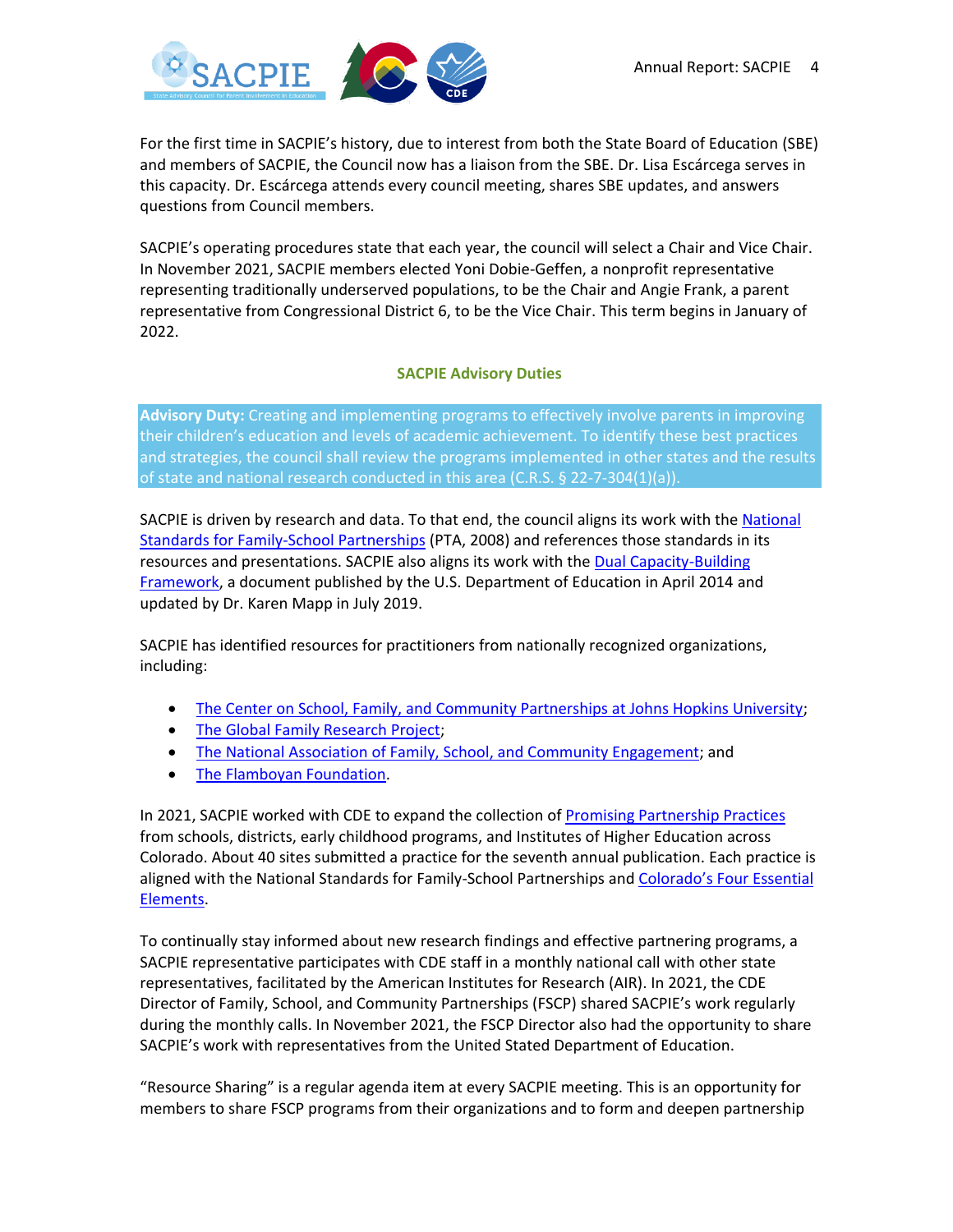

with their fellow SACPIE colleagues. About 75 percent of current SACPIE members reported creating a new partnership that supports families in various programs as a result of this sharing opportunity in meetings.

In February 2021, two national organizations-The National Association of Family, School, and [Community Engagement](https://nafsce.org/page/ReframingtheConversation?&hhsearchterms=%22reframing%22) (NAFSCE) and th[e Frameworks Institute](https://www.frameworksinstitute.org/toolkit/reframing-family-school-and-community-engagement/)—partnered with the Colorado Department of Education to facilitate a Reframing Institute. The purpose of the institute was to teach participants research-based communication strategies to help elevate the role families play in their children's education. About 75 percent of SACPIE members attended the three live sessions. These members then formed an ad hoc committee to discuss how SACPIE can leverage the communication strategies and to plan a recap of the event at the May 2021 quarterly meeting.

Due to the positive response of the Reframing Institute, CDE staff partnered again with NAFSCE and the Frameworks Institute to turn the live sessions into [10 asynchronous online modules.](https://comtss.learnworlds.com/course/fscpreframing) SACPIE members have shared this free professional development widely. To date, over 100 participants have completed the online modules, including school and district staff, school board members, nonprofit leaders, and family leaders. Many of the participants in the modules are a result of personalized communication from SACPIE members.

**Advisory Duty:** Involving parents in programs to raise academic achievement, increase high school graduation rates, decrease student dropout rates, and close the achievement and growth gap (C.R.S. § 22-7-304(1)(b)).

SACPIE is committed to building capacity in school personnel and families to partner for student achievement. To this end, SACPIE regularly encourages family participation in programs that promote student success. For the ninth year, in October 2021, Governor Polis declared October as *Family and School Partnership in Education Month*. School districts and organizations across the state shared the proclamation with boards, educators, families, and community members.

Four SACPIE members formed an ad hoc committee to write a statement for Family and School Partnership in Education Month. This statement used communication strategies they learned from the Reframing Institute. The statement read:

The State Advisory Council for Parent Involvement in Education (SACPIE) believes that every child deserves the opportunity to shoot for the stars. Just as a space launch requires engineers, mathematicians, and other experts working together on a shared mission, education needs many different people doing their part to ensure that every student achieves their educational goals. We know that families, educators, and community members all have a critical role to play in helping our children and youth to achieve their dreams.

SACPIE encourages early childhood programs, elementary schools, secondary schools, districts, and institutes of higher education to read the 2021 collection of [Promising](https://www.cde.state.co.us/uip/promising-partnership-practices-book-2021)  [Partnership Practices](https://www.cde.state.co.us/uip/promising-partnership-practices-book-2021) and explore the [Family School and Community Partnerships](https://www.cde.state.co.us/uip/p-12_fscp_framework)  [Toolkit](https://www.cde.state.co.us/uip/p-12_fscp_framework) to increase their capacity to provide high impact partnering strategies that lead to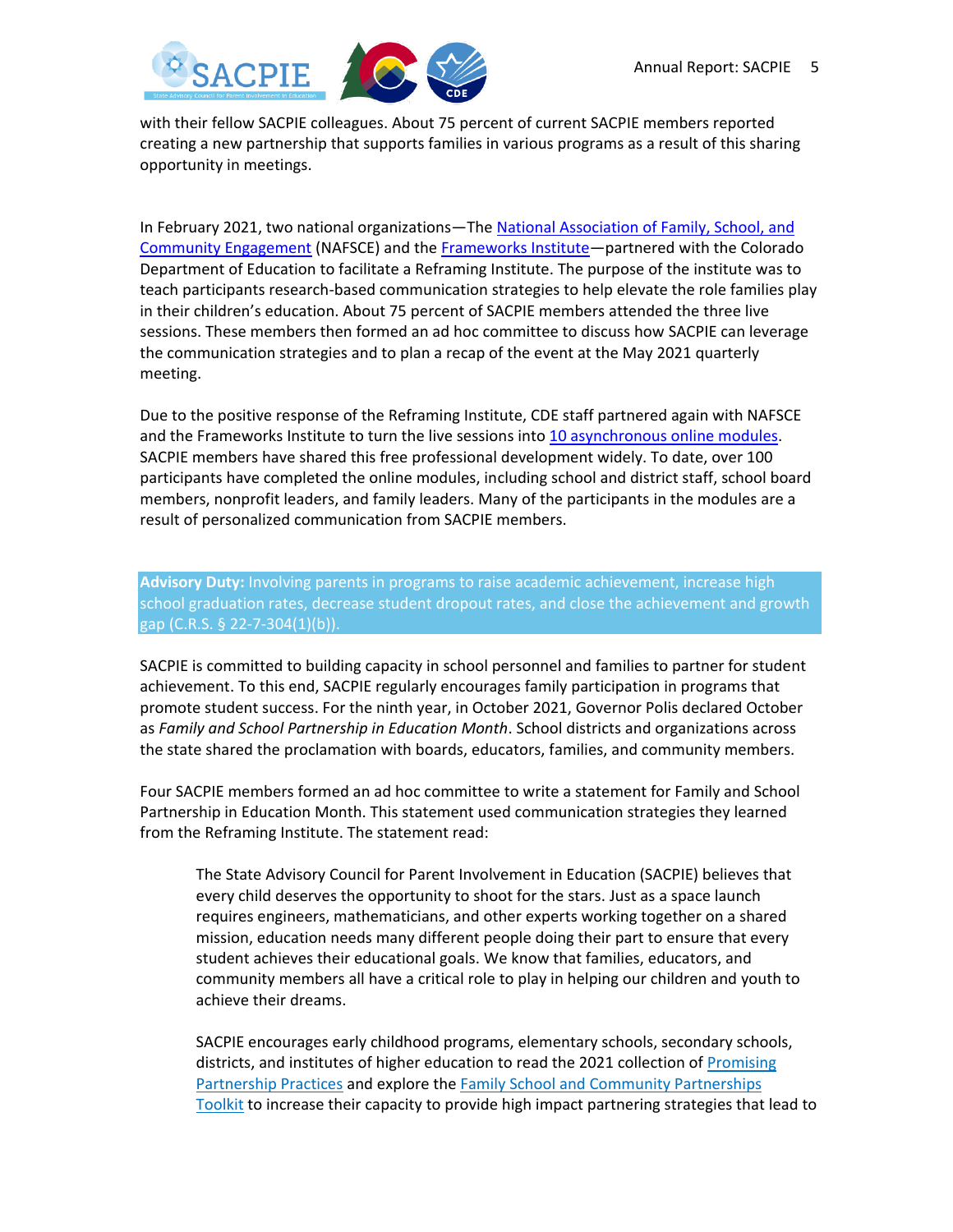

positive student outcomes. When we have a unified vision that all students can overcome the opportunity gap and we provide any support they need to succeed, everyone can reach the stars.

SACPIE members distributed this statement with their stakeholder groups, the CDE Communications Division shared it on social media, and it remains at the top of the SACPIE [website.](https://www.cde.state.co.us/sacpie)

**Advisory Duty:** Increasing parent involvement in education-related committees at the local and state levels (C.R.S. § 22-7-304(1)(e)).

Several of SACPIE's parent representatives serve on a school and/or district accountability committee. Two parent representatives are also local school board members. These council members take information from SACPIE back to their local accountability committees to strengthen implementation. Two parent representatives presented research-based partnering strategies that they learned from SACPIE meetings to their District Accountability Committees.

Another parent representative is helping School Accountability Committees in her district ensure that families constitute the largest group on the team (per legislative requirements) and that families and school staff have the tools to effectively partner. This support generally occurs through personal invitations from the school to work with the SACPIE parent representative.

**Advisory Duty:** The council shall inform, at a minimum, the early childhood councils and the early childhood care and education councils created pursuant to article 6.5 of title 26 (C.R.S. § 22-7-  $304(1)$ ).

The SACPIE representative from the Colorado Department of Human Services (CDHS) leads the Family Voice Council housed within CDHS. This representative had several Family Voice Council members attend the Reframing Institute and used those strategies to strengthen partnerships in the human services sector.

At the November 2021 SACPIE meeting, staff from the Office of Early Childhood (OEC) at CDHS shared a draft of the upcoming early childhood framework, funded by the Preschool Development Grant. SACPIE members provided feedback about strengthening family voice in the framework and prioritizing research-based strategies to improve partnerships in early childhood education.

In the fall of 2021, staff from CDHS, CDE, and the Colorado Department of Public Health and Environment (CDPHE) started to hold bi-monthly meetings to ensure inter-departmental collaboration around family partnerships in early childhood programs. Members of this group include the CDHS SACPIE representative and the CDE FSCP Director. This inter-departmental team was the catalyst to OEC attending the SACPIE meeting in November to gather feedback about their early childhood framework.

**Advisory Duty:** Initiatives to increase admissions to institutes of higher education and the degree-completion rate and to reduce the need for remediation (C.R.S. § 22-7-304(2)(b)).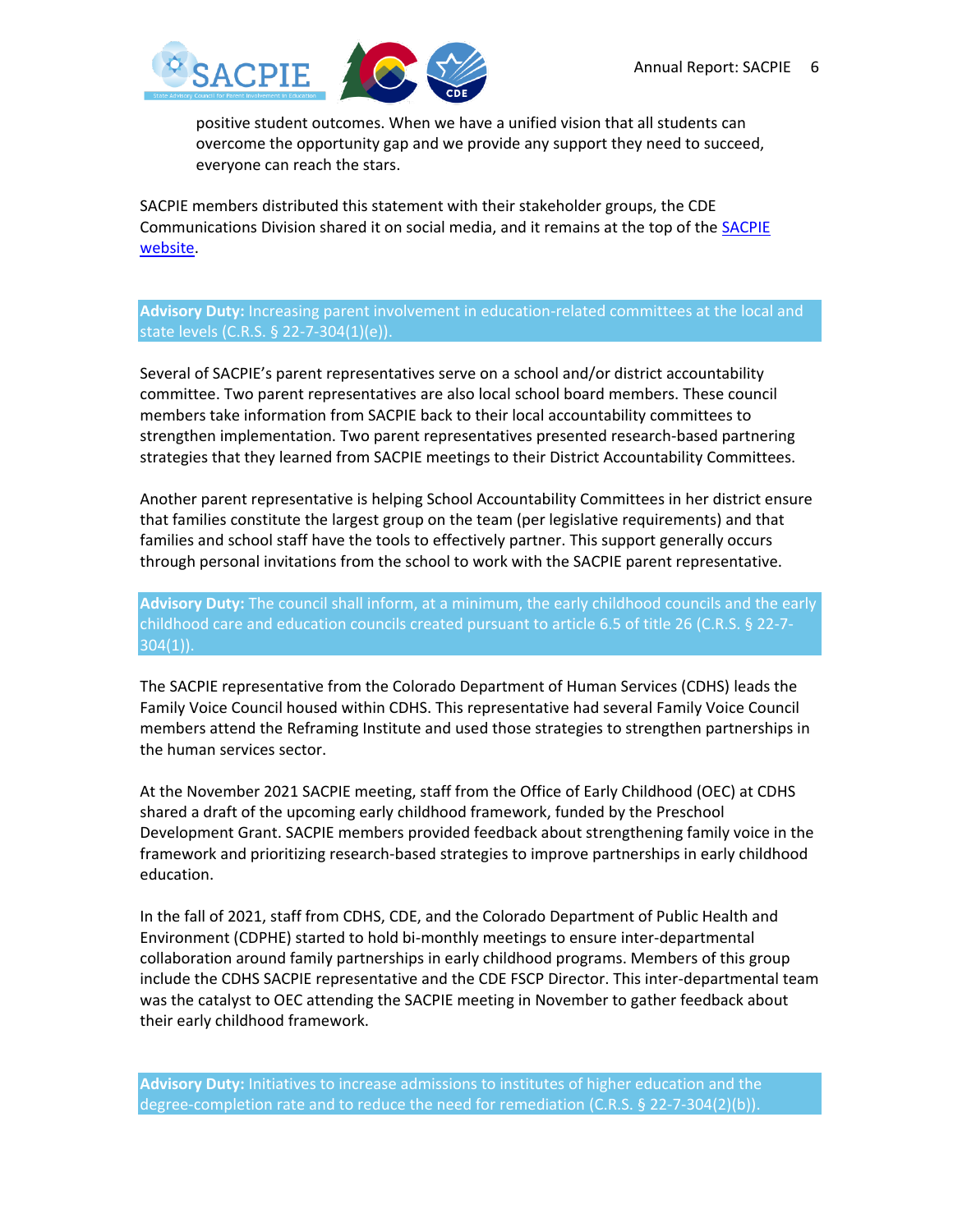

In spring of 2021, the SACPIE Chair presented to the Colorado Commission on Higher Education (CCHE) about current council initiatives and general research about high-impact family, school, and community partnerships. The CDHE representative on SACPIE initiated this presentation and former CCHE representative and SACPIE advisor Leah Porter provided an introduction.

In 2021, CDE, CDHE, and Fort Lewis College entered its second year of preservice educator work. In 2020, Colorado was selected, by the National Association for Family, School, and Community Engagement (NAFSCE) as one of seven states to be part of a [Pre-service Family Engagement](https://nafsce.org/page/edprep)  [Consortium.](https://nafsce.org/page/edprep) This consortium, currently running through 2022, has both national and Coloradospecific implications.

Nationally, the initiative has three intended outcomes:

- Institutes of Higher Education (IHEs) across the country will address family, school, and community engagement (FSCE) in meaningful and effective ways within their educator and administrator preparation programs.
- State agencies with pre-service oversight and key stakeholder groups across the country will address family and community engagement in meaningful and effective ways within their educator and administrator preparation program requirements, standards, and accreditation regulations.
- Educators and administrators will have the preparation, exposure, and support needed to effectively put in place teaching practices, organizational infrastructure, and policies that create equitable and meaningful opportunities for families to engage in their children's education, to support child development, student achievement, and school improvement, as well as overall teacher quality.

Beginning in February 2021, CDHE, CDE, and SACPIE convened monthly Community of Practice (CoP) meetings with Education Preparation Program (EPP) faculty and staff to continually discuss and improve FSCP in prep programs. Each meeting consists of a promising practice presentation from someone currently working in the field, opportunities for Q&A, and sharing updates. CoP members select the topic and co-present with the featured guests. These meetings will continue at least through 2022 as the group tries to deepen and broaden FSCP in EPPs.

**Advisory Duty:** The council shall work with the department to provide regional training programs for school district accountability committees and school accountability committees. At a minimum, the training programs must address parent leadership and increasing parent engagement with school district accountability committees and school accountability committees, including best practices for parent engagement with school district accountability committees and school accountability committees (C.R.S. § 22-7-304(3)(b)).

In 2021, the Colorado Association of School Executives (CASE) representative on SACPIE collaborated with CDE staff to facilitate the [SAC and DAC Networking Series](https://www.cde.state.co.us/uip/sacdacnetworking) which began in August of 2021 and will run through May 2022. These monthly meetings are intended for current and prospective accountability committee members to learn the ins and outs of leading and participating on an effective SAC or DAC. Every session includes brief content about the highlighted topic, a presentation from the field, and breakout sessions for participants to network with other SAC and DAC members.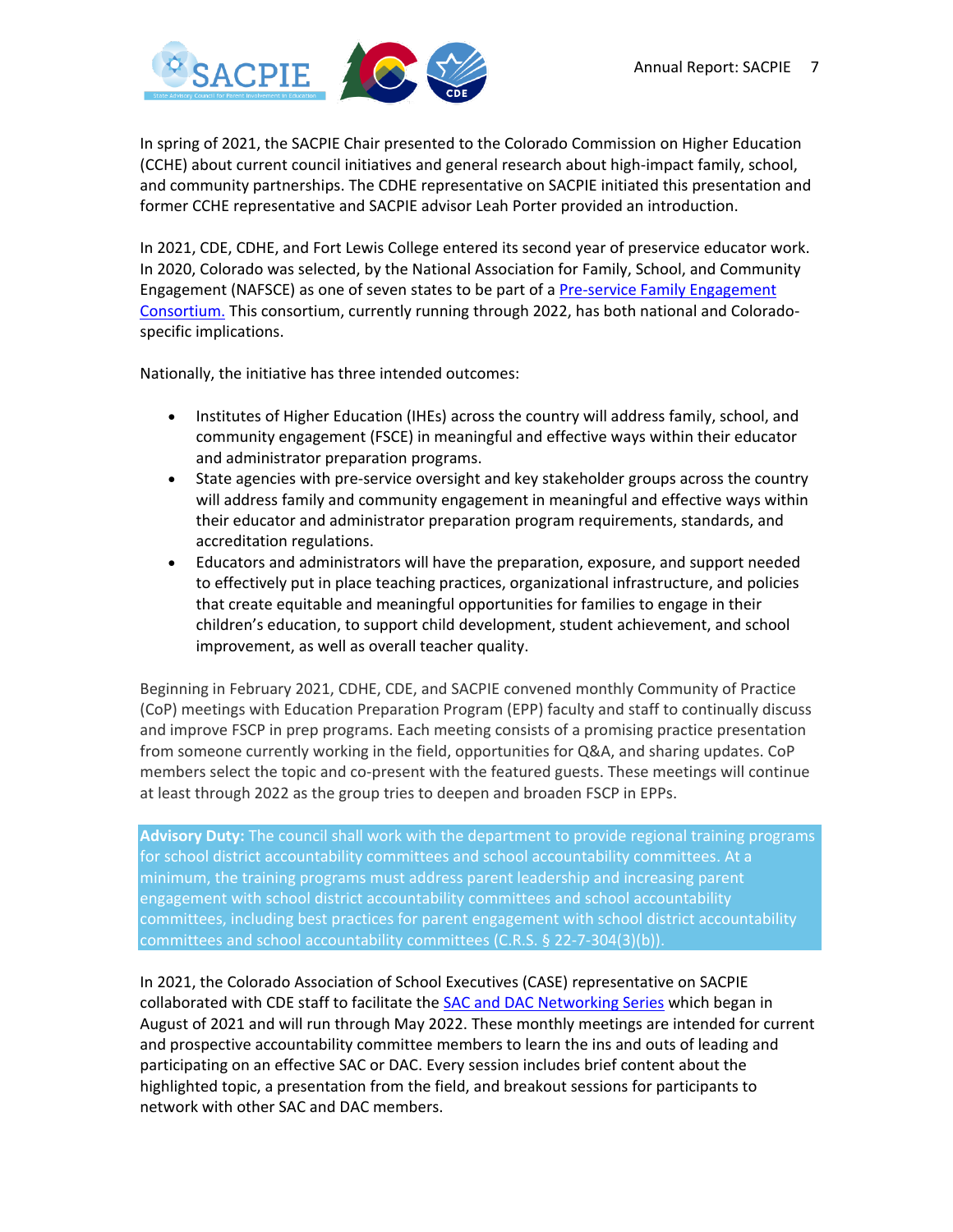

SACPIE continues to provide feedback about CDE's [SAC and DAC website.](http://www.cde.state.co.us/uip/sac_dac) The website provides resources for SAC and DAC members aligned with their statutory responsibilities. SACPIE and CDE staff are also collecting promising practices about committee functioning to assist other schools and districts across the state to support and sustain membership.

**Advisory Duty:** The council shall work with the department to provide regional training programs for school districts and charter schools concerning best practices and skills for district and school personnel in working with parents (C.R.S. § 22-7-304(3)(c)).

SACPIE and CDE collaborated to plan and implement regional trainings for Family Partnership Liaisons, SACs and DACs, and other interested school and district stakeholders about promising practices and skills in working with families. The overall purpose of the trainings was to help schools and districts implement comprehensive, sustainable structures for student success. The four components of this structure are:

- The framework of the National Family-School Partnership Standards;
- Sharing leadership;
- Action planning; and
- Evaluation.

Historically, these sessions were held regionally for any interested stakeholder group. Over time, as need and readiness in the field evolves, training sessions often occur by invitation from districts and organizations.

The FSCP Director at CDE sought to increase SACPIE members' capacity to conduct their own training sessions. To accomplish this goal, three of the four SACPIE meetings in 2021 included a "train the trainer" model or theoretical frameworks, research, and high-impact FSCP strategies. Many SACPIE members took this information, including prepared slides and talking points, to their various constituents and stakeholder groups. Parent representatives used the slides and talking points at their DAC meetings, nonprofit organizations used the information in some of their projects, and state agency representatives shared the information with their various councils and advisory groups. The Colorado Parent Teacher Association highlighted the information at their annual spring summit.

**Advisory Duty:** The council, in consultation with the department of education and the department of higher education, shall identify key indicators of successful parent engagement in education and use the indicators to develop recommendations for methods by which the department of education and the department of higher education may measure and monitor the level of parent engagement with elementary and secondary public schools and with institutions of higher education in Colorado (C.R.S. § 22-7-304(4)).

Colorado's Preschool-12<sup>th</sup> Grade **FSCP Framework** and corresponding [User's Guide and Rubrics](https://www.cde.state.co.us/uip/fscp-fillable-rubric) continue to guide and strengthen partnerships across the state, with SACPIE's assistance. The purpose of the framework is to develop systemic and sustainable state- and district-level structures that integrate and elevate FSCP, leading to positive student outcomes and an inviting school culture. District-level staff are the primary audience for this new resource.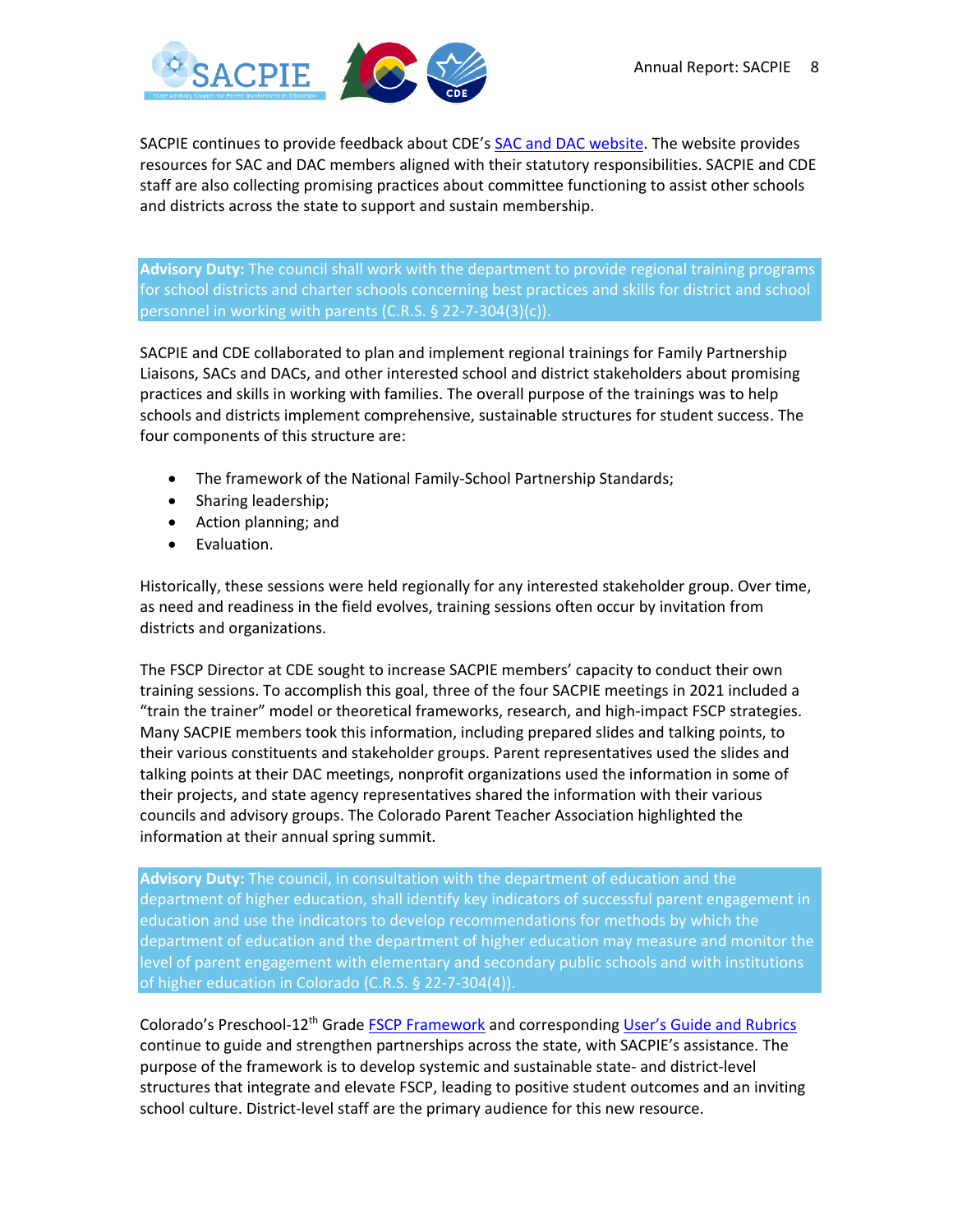SACPIE, along with many other stakeholders across Colorado, worked with CDE staff throughout the process to provide feedback and help draft a statewide FSCP definition and four essential elements for district-level staff to implement to improve partnering for student outcomes. Below is the overview of the definition and essential elements.

#### **FSCP Definition:**

Families, early childhood programs, schools, and communities actively partnering to develop, implement, and evaluate effective and equitable practices to improve educational outcomes for children and youth.

#### **Essential Elements:**

Create an inclusive culture that honors the lived experience of families in early childhood programs and/or the school community.

Build trusting relationships that enable families and programs/schools to partner about the education outcomes for children and youth.

Design capacity building opportunities for staff and families that promote shared leadership about educational outcomes for children and youth.

Dedicate necessary resources that integrate and elevate partnering practices to scale.

The rubrics, developed in collaboration between CDE, SACPIE, and Johns Hopkins University, serve as a tool for schools and districts to identify FSCP starting points and measure progress. In addition to dozens of districts across Colorado using the rubrics, a small group of SACPIE members also use the rubrics to guide their organization's partnership work.

#### **Next Steps**

SACPIE will continue to increase and broaden the implementation of its legislated responsibilities in 2022. These efforts include, but are not limited to:

- Gathering resources that support implementation of Colorado's Family-School-Community Partnerships Framework;
- Using FSCP data collected from CDE-supported grants (e.g. State Personnel Development Grant, School Climate and Transformation Grant) and monitoring (e.g. Every Student Succeeds Act, Exceptional Student Services Unit) to guide SACPIE's continued family partnership initiatives;
- Implementing trainings about best practices and skills to improve home-school partnering for student achievement in districts and schools in collaboration with CDE;
- Implementing trainings for SACs and DACs about family recruitment, retention, and participation on accountability committees in collaboration with CDE;
- Collecting and publishing promising practices from schools, districts, and organizations across Colorado;
- Working with the Department of Higher Education to increase family partnership in postsecondary and workforce readiness;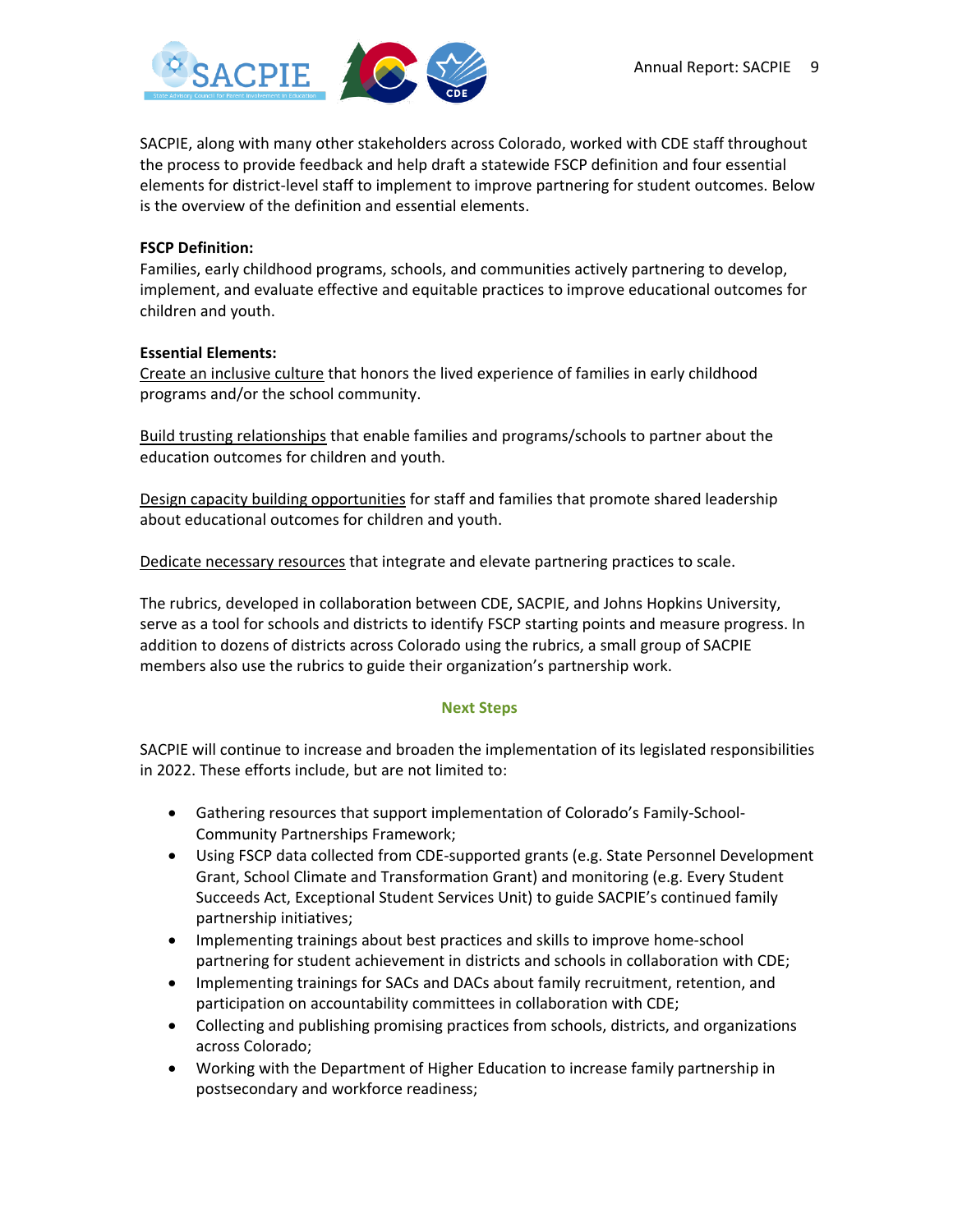

- Working with the Department of Human Services and the new Department of Early Childhood to foster effective family-school partnerships, particularly in early childhood education;
- Using research-based strategies to intentionally communicate more regularly with all stakeholders about the importance of family partnerships; and
- Seeking additional opportunities to promote family-school partnership practices in Colorado.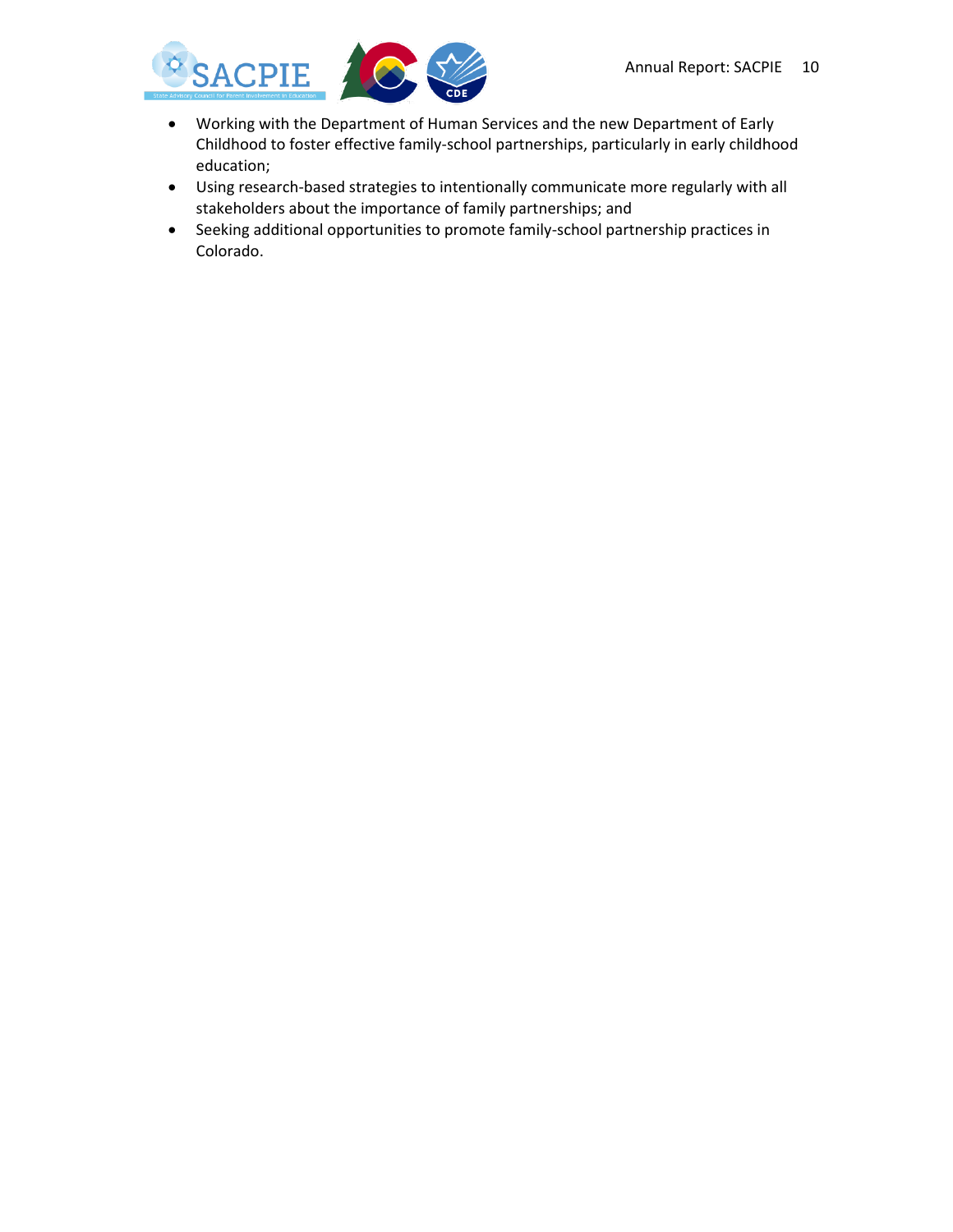

#### **Appendix A SACPIE Membership 2021**

| <b>SACPIE Membership 2021</b> |                                                                                                                                                                                                                                           |                                     |                                                               |
|-------------------------------|-------------------------------------------------------------------------------------------------------------------------------------------------------------------------------------------------------------------------------------------|-------------------------------------|---------------------------------------------------------------|
| <b>Member Name</b>            | <b>SACPIE Role</b>                                                                                                                                                                                                                        | Organization                        | Congressional<br><b>District of Parent</b><br>Representatives |
| Leslie Levine, Chair          | Nonprofit organization<br>that partners with<br>funding providers, state<br>agencies, and service<br>providers to assist<br>organizations in<br>providing services to<br>improve the health and<br>well-being of families<br>and children | <b>Cooking Matters</b>              |                                                               |
| Dee Leyba, Vice<br>Chair      | Parent Representative<br>serving on a school or<br>district accountability<br>committee                                                                                                                                                   |                                     | Congressional<br>District 4                                   |
| DJ Anderson                   | Parent Representative                                                                                                                                                                                                                     |                                     | Congressional<br>District 2                                   |
| Ayde Avila                    | State-based nonprofit<br>organization specializing<br>in promoting the<br>involvement of families<br>of traditionally<br>underserved populations                                                                                          | <b>RISE Colorado</b>                |                                                               |
| Pam Christy                   | Nonprofit organization<br>that specializes in<br>promoting the<br>involvement of families<br>of students with<br>disabilities                                                                                                             | <b>PEAK Parent Center</b>           |                                                               |
| Kristen Collins               | Colorado Department of<br><b>Education-Federal</b><br>Programs Unit                                                                                                                                                                       | Colorado Department of<br>Education |                                                               |
| Brooke Coté                   | Parent Representative<br>serving on a school or<br>district accountability<br>committee                                                                                                                                                   |                                     | Congressional<br>District 5                                   |
| Dr. Angie Frank               | Parent Representative<br>serving on a school or<br>district accountability<br>committee                                                                                                                                                   |                                     | Congressional<br>District 6                                   |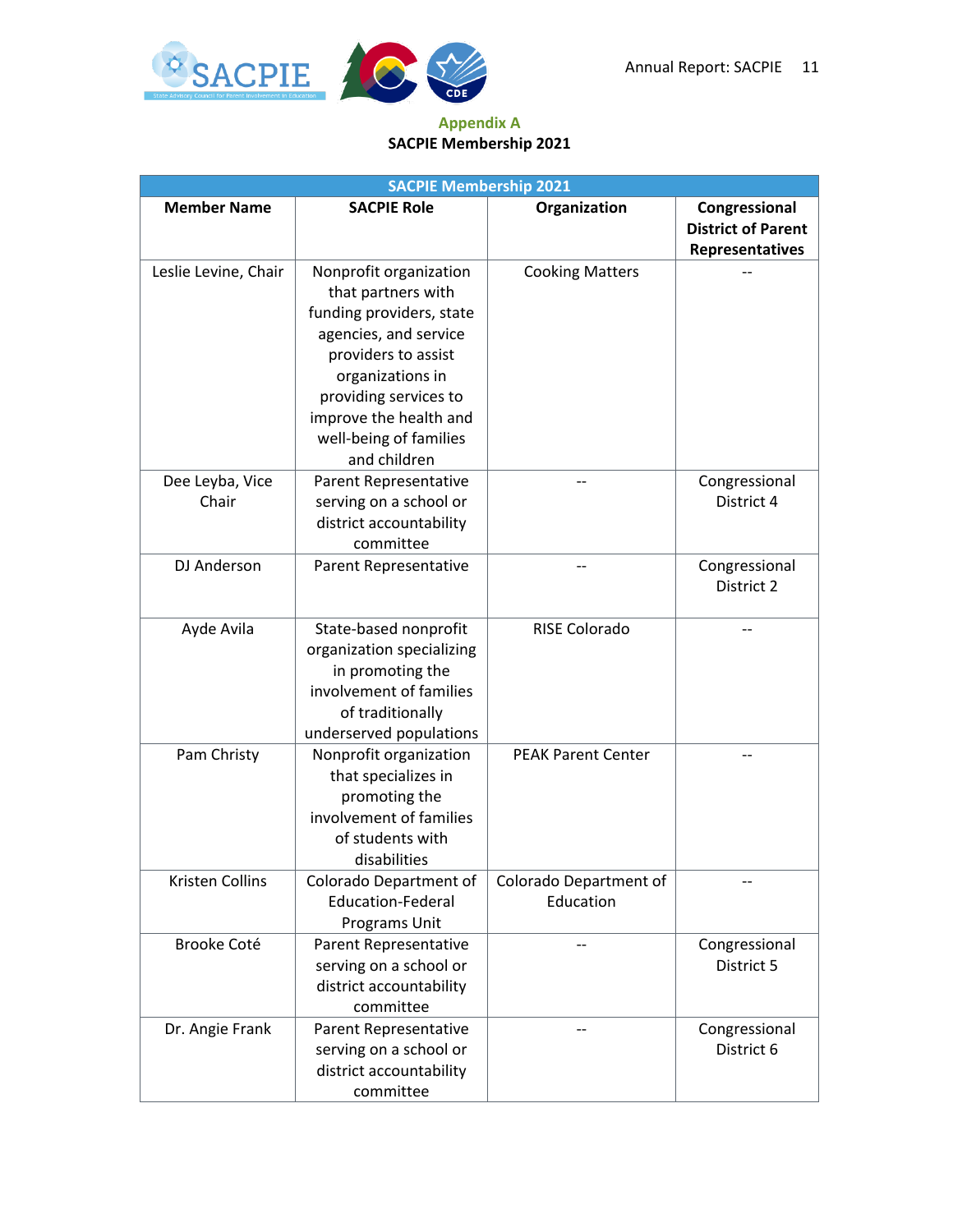

| Yoni Dobie-Geffen | State-based nonprofit        | Climb Higher Colorado    |                |
|-------------------|------------------------------|--------------------------|----------------|
|                   | organization specializing    |                          |                |
|                   | in promoting the             |                          |                |
|                   | involvement of families      |                          |                |
|                   | of traditionally             |                          |                |
|                   | underserved populations      |                          |                |
| Dr. Kris Greer    | Representative from          | <b>Teacher Education</b> |                |
|                   | higher education             | Department/Fort Lewis    |                |
|                   |                              | College                  |                |
| Chelsey Hall      | Representative of the        | Colorado Department of   |                |
|                   | department of human          | <b>Human Services</b>    |                |
|                   | services appointed by        |                          |                |
|                   | the executive director of    |                          |                |
|                   | said department              |                          |                |
| Jenny Lerner      | Colorado Department of       | Colorado Department of   |                |
|                   | <b>Education-Migrant</b>     | Education                |                |
|                   | <b>Education Program</b>     |                          |                |
| Mary McNeill      | Expertise in early           | Denver Great Kids Head   |                |
|                   | childhood care and           | <b>Start</b>             |                |
|                   | education                    |                          |                |
| <b>Mark Sass</b>  | Statewide organization       | Teach Plus Colorado,     | $\overline{a}$ |
|                   | that represents teachers     | Adams 12 School          |                |
|                   |                              | <b>District</b>          |                |
| Jason Taylor      | Statewide organization       | Platte Valley Middle     |                |
|                   | that represents school       | School                   |                |
|                   | executives                   |                          |                |
| Joyce Thiessen-   | Colorado Department of       | Colorado Department of   |                |
| <b>Barrett</b>    | <b>Education-Exceptional</b> | Education                |                |
|                   | <b>Student Services Unit</b> |                          |                |
| Michael Vente     | Representative from          | Colorado Department of   |                |
|                   | higher education             | <b>Higher Education</b>  |                |
| <b>Stacey Zis</b> | Statewide organization       | Colorado Association of  |                |
|                   | that represents              | <b>School Boards</b>     |                |
|                   | members of school            |                          |                |
|                   | district boards of           |                          |                |
|                   | education                    |                          |                |
| Vacant**          | Parent Representative        |                          | Congressional  |
|                   | serving on a school or       |                          | District 1     |
|                   | district accountability      |                          |                |
|                   | committee                    |                          |                |
| Vacant**          | Parent Representative        |                          | Congressional  |
|                   |                              |                          | District 3     |
| Vacant*           | Parent Representative        |                          | Congressional  |
|                   | serving on a school or       |                          | District 7     |
|                   | district accountability      |                          |                |
|                   | committee                    |                          |                |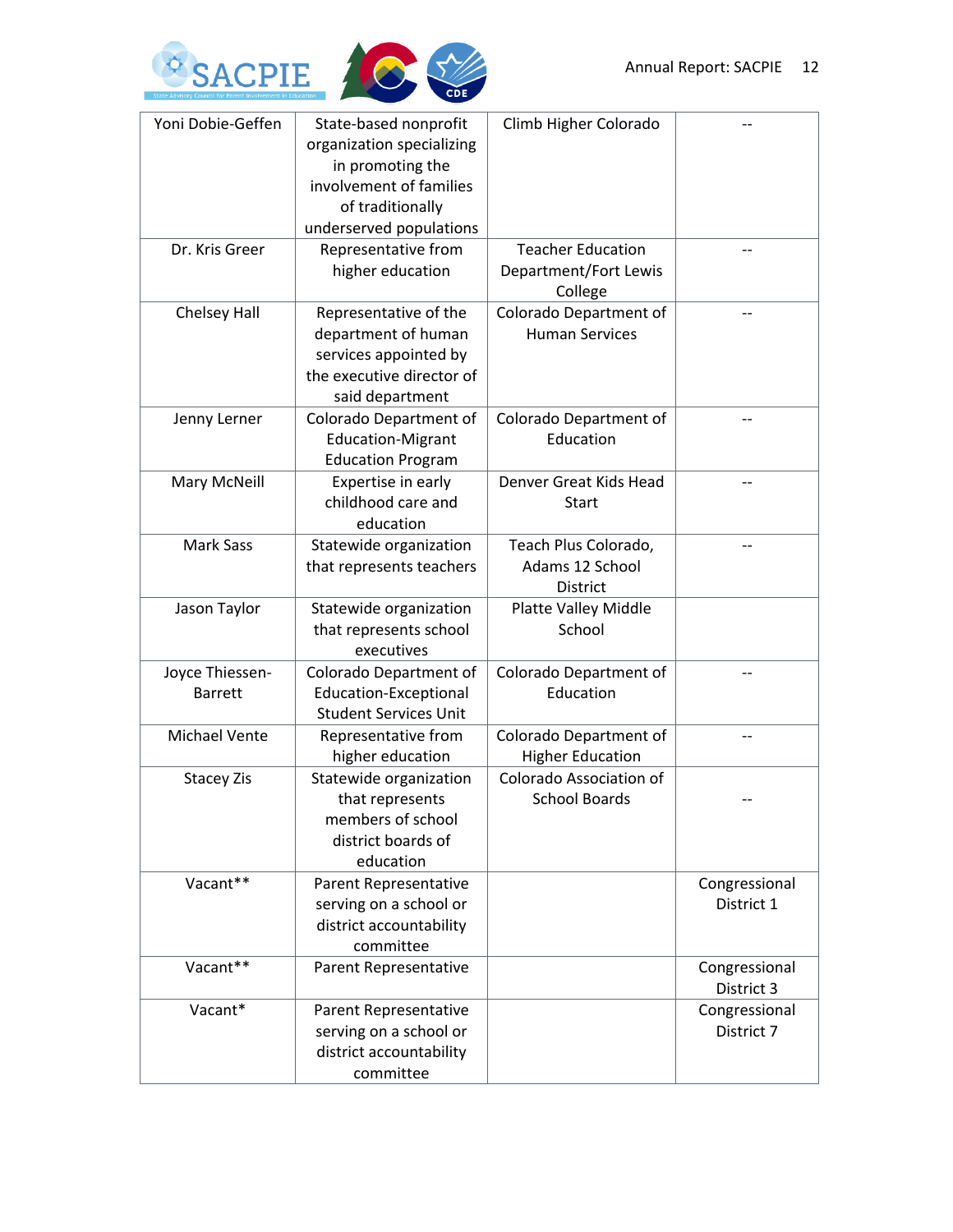

| Vacant* | State-based nonprofit     |  |
|---------|---------------------------|--|
|         | organization specializing |  |
|         | in promoting the          |  |
|         | involvement of families   |  |
|         | of traditionally          |  |
|         | underserved populations   |  |
| Vacant* | Statewide organization    |  |
|         | that represents parents   |  |
|         | and teachers.             |  |
| Vacant* | Statewide organization    |  |
|         | that represents charter   |  |
|         | schools                   |  |

\*Candidate for vacancy has been interviewed and will be brought to the State Board of Education for final approval in January 2022.

\*\*Vacancy still in process of being filled.

| <b>SACPIE Advisory Members and CDE Support 2021</b> |                                                    |  |
|-----------------------------------------------------|----------------------------------------------------|--|
| <b>Name</b>                                         | Organization                                       |  |
| Dr. Darcy Hutchins, SACPIE                          | Colorado Department of Education-Office of Family, |  |
| Staffer                                             | School, and Community Partnerships                 |  |
| Dr. Lisa Escárcega                                  | Colorado State Board of Education                  |  |
| Leah Porter                                         | <b>Colorado Commission on Higher Education</b>     |  |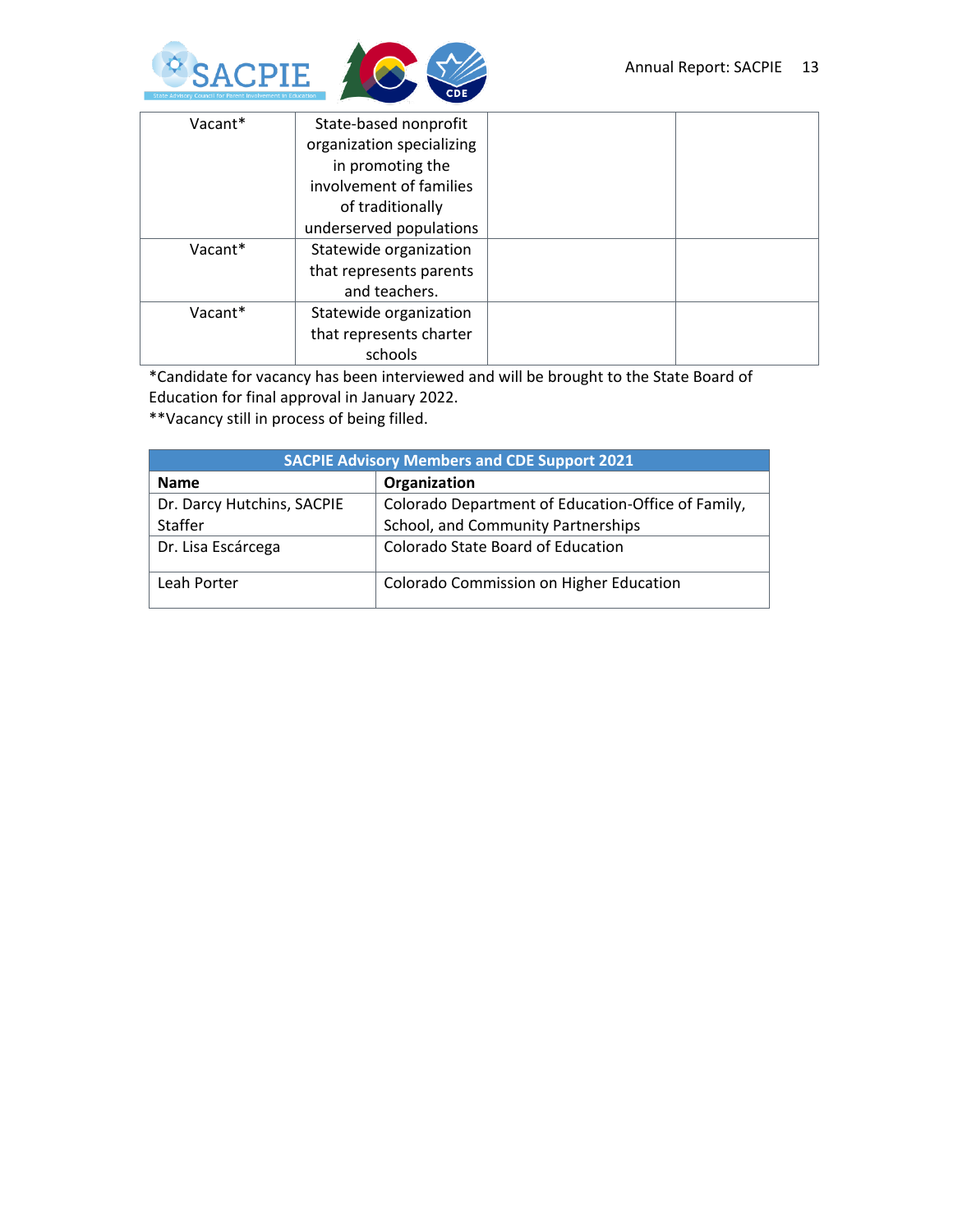

#### **Appendix B SACPIE 2020 Parent Membership Application**

# 2021 Application for State Advisory Council for Parent Involvement in Education

#### **Overview of SACPIE**

On behalf of the Colorado Board of Education, the State Advisory Council for Parent Involvement

in Education (SACPIE) invites applications from candidates to fill three (3) Parent Representative vacancies. Two of these vacancies are for parents who currently serve as the parent representatives on a District Accountability Committee (DAC) or School Accountability Committee (SAC).

In accordance with SB09-090, 22-7-301 C.R.S., the Council has been charged with the task of informing public education entities concerning best practices and strategies, aligned with National Standards for Family-School Partnerships, for increasing parent involvement in public education and promoting family and school partnerships in order to help improve the quality of public education and raise the level of students' academic achievement throughout the state.

As required by State law, parent membership appointments must be filled by parents of children who are:

- 1) Enrolled in a publicly funded preschool program; or
- 2) In any of grades kindergarten through twelve; or
- 3) In a state supported institution of higher education; and
- 4) Who represent student populations that are significantly represented in the state.

As required by State law, the State Board of Education, in appointing members to the Council, shall, to the greatest extent possible, select persons who will reflect the gender balance and ethnic and racial diversity of the state and will provide representation from throughout the state.

Membership appointments will begin in November 2021 and continue for three years, with an opportunity to continue for another term.

### **Application Summary**

*Applications are due September 30, 2021 to Darcy Hutchins [\(hutchins\\_d@cde.state.co.us\)](mailto:hutchins_d@cde.state.co.us).*

*Complete applications should include:*

- ❑ *Contact and Background Information Form*
- ❑ *Statement of Interest*
- ❑ *Current CV, Resume, or Background Summary*
- ❑ *Contact for Two References*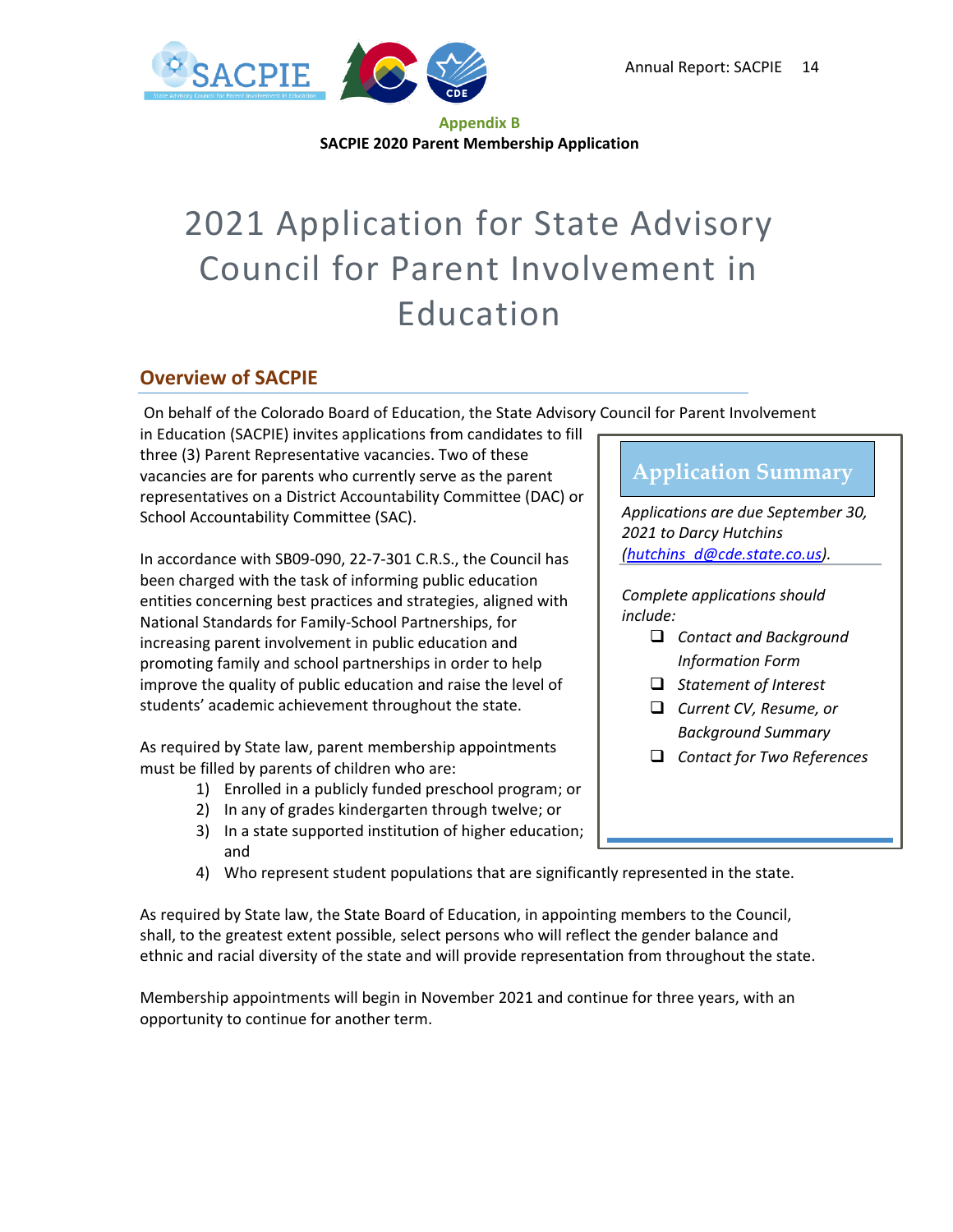

#### **SACPIE Responsibilities**

*Time Commitment.* Members are expected to be active participants in the Council and attend at least 75% of monthly meetings in the metro Denver area, or by audio conference call-in. Meetings are currently held quarterly on the third Tuesday of February, May, August, and November from 9:00-11:30AM.

*Compensation.* SACPIE members can be reimbursed for mileage and meals (related to SACPIE business) and some required activities (e.g., trainings for the field).

*Application Process.* Completed Applications must be submitted to Darcy Hutchins by September 30, 2021 ([hutchins\\_d@cde.state.co.us;](mailto:hutchins_d@cde.state.co.us) 303-562-8175).

Please see the SACPIE website (http://www.cde.state.co.us/sacpie) for more information about the Council.

#### **Application Checklist**

| Completed Contact Information/Background Form           |
|---------------------------------------------------------|
| <b>Completed Statement of Interest</b>                  |
| Current Curriculum Vitae, Resume, or Background Summary |
| <b>Contact Information for Two References</b>           |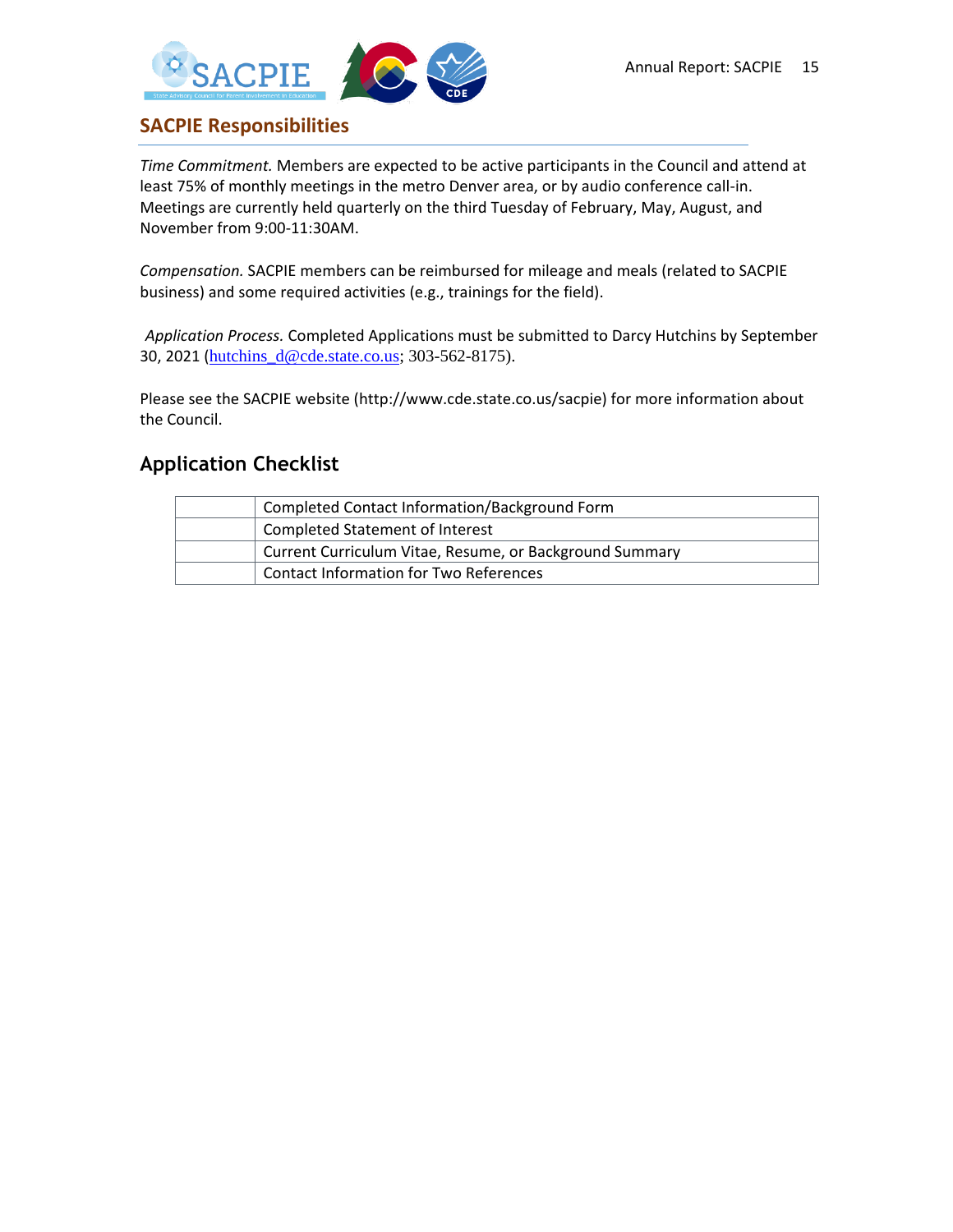<span id="page-15-0"></span>

#### **Contact and Background Information Form**

SACPIE Application (Please Type)

#### **Contact Information**

| First Name:            |  |
|------------------------|--|
| Last Name:             |  |
| <b>Preferred Title</b> |  |
| (Mr., Ms., Mr.,        |  |
| $Dr.$ ):               |  |
| Mailing                |  |
| Address:               |  |
| Email Address:         |  |
| Phone                  |  |
| Number:                |  |
| Gender:                |  |
| Ethnicity:             |  |
| Congressional          |  |
| District of            |  |
| Residence:             |  |
| Child's Grade:         |  |
| Child's School:        |  |
| Congressional          |  |
| District (if           |  |
| known):                |  |

Are you currently serving on a School Accountability Committee (SAC) or District Accountability Committee (DAC)? Yes \_\_\_\_\_\_ No \_\_\_\_\_

Do you plan to do so in the future? Yes\_\_\_\_\_ No\_\_\_\_

#### **References**

Please provide contact information for two references that would be able to speak to skills/tasks needed of SACPIE applicants.

| First Name:           |  |
|-----------------------|--|
| Last Name:            |  |
| <b>Current Title:</b> |  |
| Organization:         |  |
| Email Address:        |  |
| Phone                 |  |
| Number:               |  |
| Relationship:         |  |